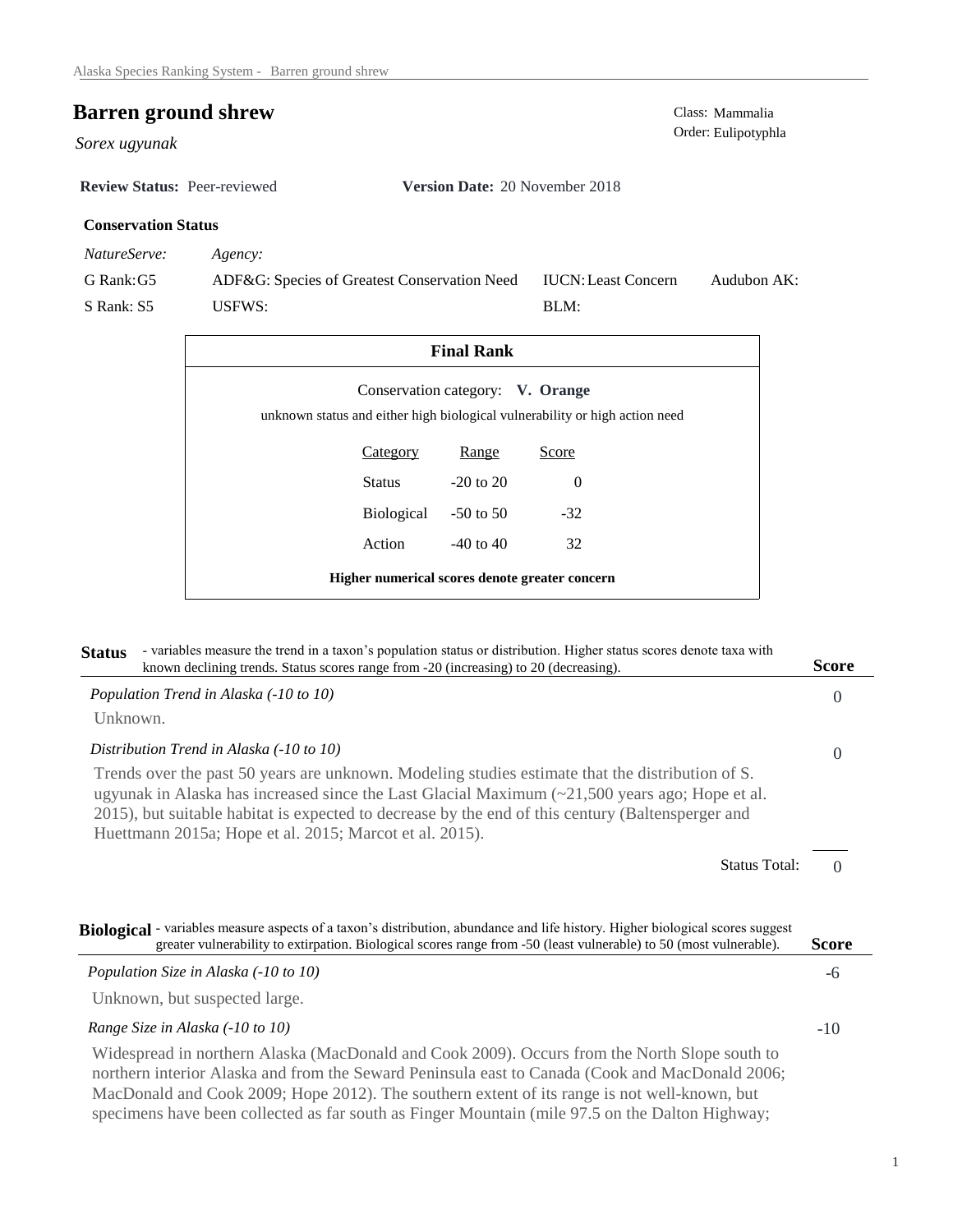| ARCTOS 2016). Estimated range size is >400,000 sq. km.                                                                                                                                                                                                                                                                                                |       |
|-------------------------------------------------------------------------------------------------------------------------------------------------------------------------------------------------------------------------------------------------------------------------------------------------------------------------------------------------------|-------|
| Population Concentration in Alaska (-10 to 10)                                                                                                                                                                                                                                                                                                        | $-10$ |
| Does not concentrate.                                                                                                                                                                                                                                                                                                                                 |       |
| Reproductive Potential in Alaska                                                                                                                                                                                                                                                                                                                      |       |
| Age of First Reproduction (-5 to 5)                                                                                                                                                                                                                                                                                                                   | $-5$  |
| Undocumented, but like other shrews, this species is short-lived and attains sexual maturity in its<br>first year of life (Whitaker 2004).                                                                                                                                                                                                            |       |
| Number of Young $(-5 \text{ to } 5)$                                                                                                                                                                                                                                                                                                                  | $-3$  |
| Unknown, but the closely related S. cinereus has an average litter size of 7 young and two to three<br>litters per year (Whitaker 2004).                                                                                                                                                                                                              |       |
| Ecological Specialization in Alaska                                                                                                                                                                                                                                                                                                                   |       |
| Dietary $(-5 \text{ to } 5)$                                                                                                                                                                                                                                                                                                                          | 1     |
| Little is known about the diet of S. ugyunak. Like other shrew species, likely consumes terrestrial<br>invertebrates (Whitaker 2004; Eckrich et al. 2018; O'Brien et al. 2018). Because invertebrates are<br>an ephemeral and potentially unpredictable food source, we rank this question as B-Moderately<br>adaptable with key requirements common. |       |
| Habitat $(-5 \text{ to } 5)$                                                                                                                                                                                                                                                                                                                          | 1     |
| Tundra specialist (van Zyll de Jong 1982; Hope 2012). Within this ecosystem, it has been<br>described from several habitats including herbaceous and dwarf shrub, and moisture regimes<br>ranging from wet to dry (Cook and MacDonald 2006; Hope et al. 2013b).                                                                                       |       |
| <b>Biological Total:</b>                                                                                                                                                                                                                                                                                                                              | $-32$ |
| Action - variables measure current state of knowledge or extent of conservation efforts directed toward a given taxon.<br>Higher action scores denote greater information needs due of lack of knowledge or conservation action. Action<br>scores range from $-40$ (lower needs) to $40$ (greater needs)                                              | Seare |

| scores range from -40 (lower needs) to 40 (greater needs).                                                                                                                                                                                                                                                                                                                                                                   |    |
|------------------------------------------------------------------------------------------------------------------------------------------------------------------------------------------------------------------------------------------------------------------------------------------------------------------------------------------------------------------------------------------------------------------------------|----|
| Management Plans and Regulations in Alaska (-10 to 10)                                                                                                                                                                                                                                                                                                                                                                       |    |
| Listed as unclassified game in Alaska with no bag limit and no closed season (ADFG 2018c).                                                                                                                                                                                                                                                                                                                                   |    |
| Knowledge of Distribution and Habitat in Alaska (-10 to 10)                                                                                                                                                                                                                                                                                                                                                                  | 2  |
| Although habitat associations have been documented (see Habitat section above), knowledge of its<br>distribution remains incomplete. Its distribution south of the Brooks Range is poorly documented<br>(ARCTOS 2016) and until recently, this species was not known to occur on the Seward Peninsula<br>(Cook and MacDonald 2006; Hope 2012). Few specimens or records exist for the North Slope (A.<br>Hope, pers. comm.). |    |
| Knowledge of Population Trends in Alaska (-10 to 10)                                                                                                                                                                                                                                                                                                                                                                         | 10 |
| Not currently monitored.                                                                                                                                                                                                                                                                                                                                                                                                     |    |
| Knowledge of Factors Limiting Populations in Alaska (-10 to 10)                                                                                                                                                                                                                                                                                                                                                              | 10 |
| Little is known about the ecology of S. ugyunak. The taxonomy, genetics, and evolution of this<br>species have been investigated (van Zyll de Jong 1982; Demboski and Cook 2003; Hope et al. 2012;<br>Hope et al. 2013b; Sonsthagen et al. 2013). Genetic diversity in Alaska is low (Hope et al. 2012) and                                                                                                                  |    |

there is evidence of hybridization between S. cinereus and S. ugyunak (A. Hope, pers. comm.). Parasites have been collected (Lynch and Duszynski 2008; Cook et al. 2016), but their effect on population dynamics is unknown. Species distribution models predict that that climate change will reduce the amount of suitable habitat by the end of this century (Hope et al. 2013a; Baltensperger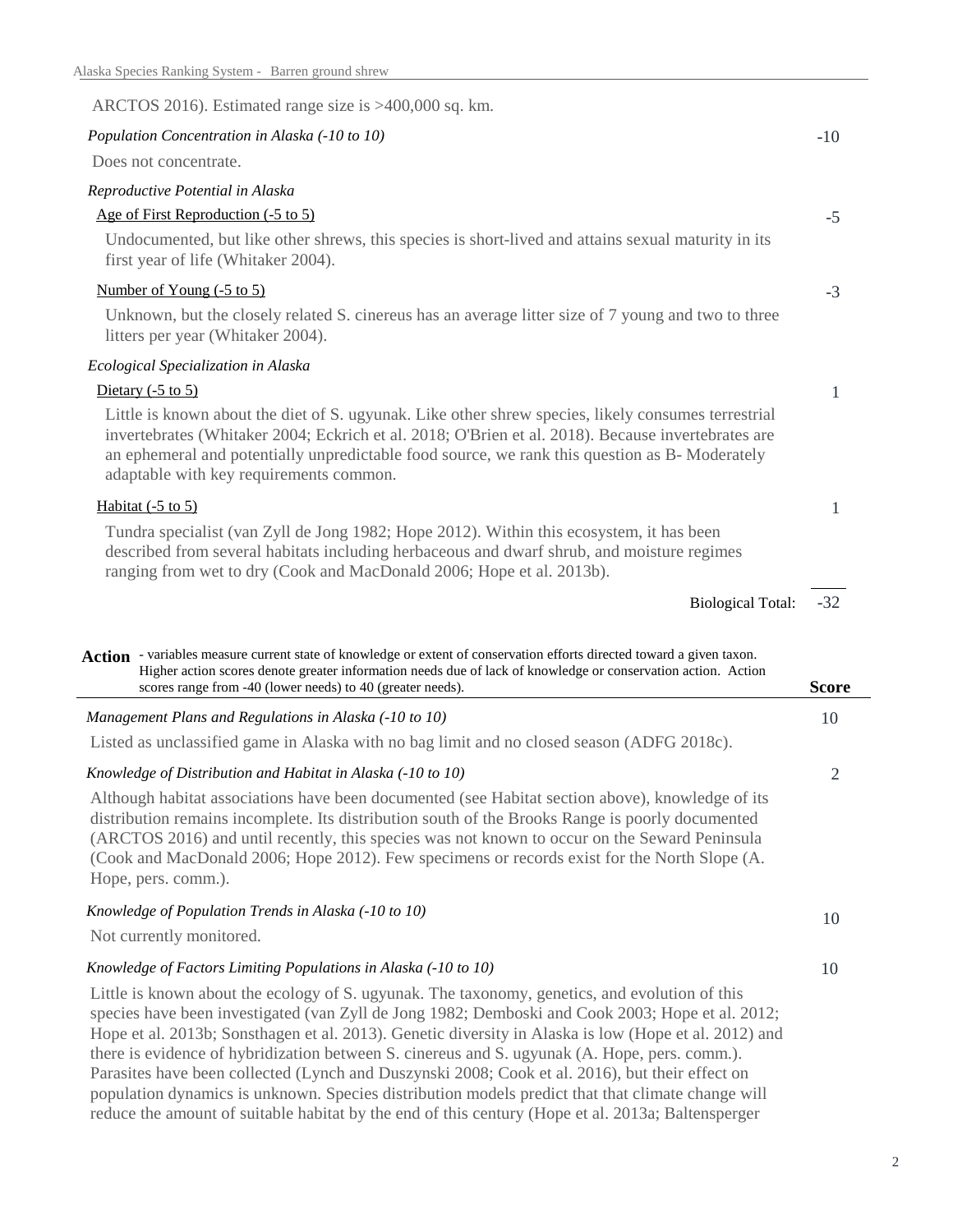and Huettmann 2015a; Hope et al. 2015; Marcot et al. 2015). Additional research is needed, especially along the ecotone between boreal and tundra biomes as this is the region of highest potential change (A. Hope, pers. comm.).

> 32 Action Total:

Supplemental Information - variables do not receive numerical scores. Instead, they are used to sort taxa to answer specific biological or management questions.

| Harvest:                              | Not substantial   |
|---------------------------------------|-------------------|
| <b>Seasonal Occurrence:</b>           | Year-round        |
| <b>Taxonomic Significance:</b>        | Monotypic species |
| % Global Range in Alaska:             | $>10\%$           |
| % Global Population in Alaska: 25-74% |                   |
| Peripheral:                           | Nο                |

## **References**

Alaska Department of Fish and Game (ADFG). 2020a. 2020-2021 Alaska hunting regulations. Alaska Department of Fish and Game. Juneau, AK, USA.

ARCTOS. 2016. ARCTOS database: Fish, amphibian, mammal, bird and reptile collections. University of Alaska Museum of the North, Fairbanks, AK, USA. Available online: http://arctos.database.museum/

Baltensperger, A. P., and F. Huettmann. 2015a. Predicted shifts in small mammal distributions and biodiversity in the altered future environment of Alaska: an open access data and machine learning perspective. PLoS ONE 10(7):e0132054. DOI: 10.1371/journal.pone.0132054

Cassola, F. 2016. Sorex ugyunak. IUCN Red List of Threatened Species 2016: e.T41423A115185865. DOI: 10.2305/IUCN.UK.2016-3.RLTS.T41423A22318262.en. Accessed 19-Jun-2018.

Cook, J. A., and S. O. MacDonald. 2006. Mammal inventory of Alaska's National Parks and Preserves, Arctic Network [...]. Report NPS/AKRARCN/NRTR-2004/01. National Park Service, Alaska Region, Anchorage, AK, USA.

Cook, J. A., K. A. Galbreath, K. C. Bell, M. L. Campbell, S. Carrière, ... , E. P. Hoberg. 2017. The Beringian Coevolution Project: Holistic collections of mammals and associated parasites reveal novel perspectives on evolutionary and environmental change in the North. Arctic Science 3(3):585-617. DOI: 10.1139/as-2016-0042

Demboski, J. R., and J. A. Cook. 2003. Phylogenetic diversification within the Sorex cinereus Group (Soricidae). Journal of Mammalogy 84(1):144-158. DOI: 10.1644/1545-1542(2003)0842.0.CO;2

Eckrich, C. A., E. A. Flaherty, and M. Ben-David. 2018. Functional and numerical responses of shrews to competition vary with mouse density. PLoS ONE 13(1):e0189471. DOI: 10.1371/journal.pone.018947

Hope, A. G. 2012. High shrew diversity on Alaska's Seward Peninsula: community assembly and environmental change. Northwestern Naturalist 93(2):101-110.

Hope, A. G., K. A. Speer, J. R. Demboski, S. L. Talbot, and J. A. Cook. 2012. A climate for speciation: rapid spatial diversification within the Sorex cinereus complex of shrews. Molecular Phylogenetics and Evolution 64(3):671-684. DOI: 10.1016/j.ympev.2012.05.021

Hope, A. G., E. Waltari, D. C. Payer, J. A. Cook, and S. L. Talbot. 2013a. Future distribution of tundra refugia in northern Alaska. Nature Climate Change 3:931-938. DOI: 10.1038/NCLIMATE1926

Hope, A. G., N. Takebayashi, K. E. Galbreath, S. L. Talbot, and J. A. Cook. 2013b. Temporal, spatial and ecological dynamics of speciation among amphi-Beringian small mammals. Journal of Biogeography 40(3):415-429. DOI: 10.1111/jbi.12056

Hope, A. G., E. Waltari, J. L. Malaney, D. C. Payer, J. A. Cook, and S. L. Talbot. 2015. Arctic biodiversity: increasing richness accompanies shrinking refugia for a cold-associated tundra fauna. Ecosphere 6(9):159. DOI: 10.1890/ES15-00104.1